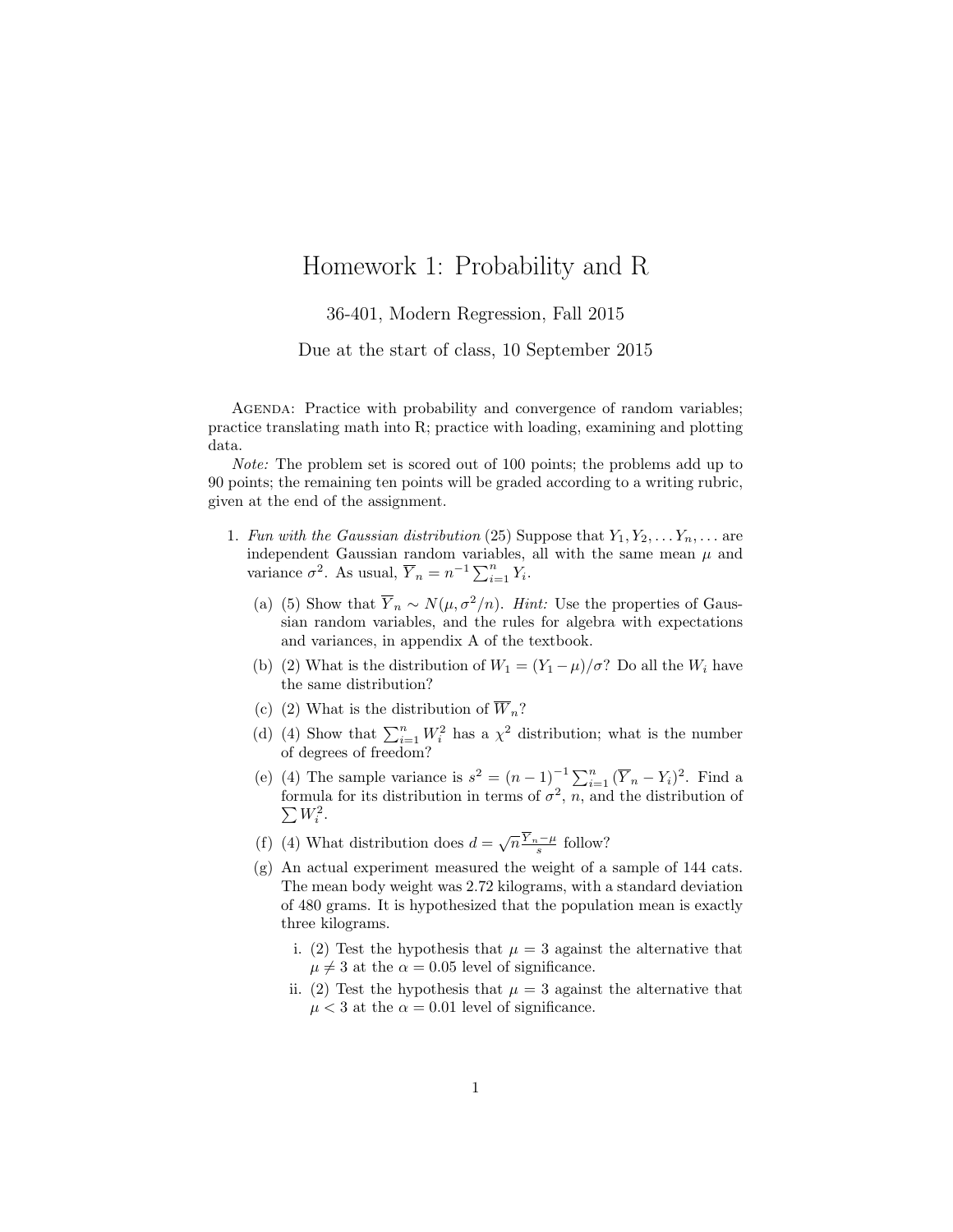- 2. Covariances, Correlations, and Sample Means (22) Suppose  $X_1, X_2, \ldots X_n$ are random variables with a common mean  $\mu$  and a common variance  $\sigma^2$ , and that if  $i \neq j$ , then Cov  $[X_i, X_j] = \rho \sigma^2$ . (That is, all the X's have the same covariance with each other.) Abbreviate  $n^{-1} \sum_{i=1}^{n} X_i$  by  $\overline{X}_n$ .
	- (a) (3) Explain why  $\rho$  must be  $\leq 1$  and  $\geq -1$ .
	- (b) (5) Find a formula for  $\mathbb{E}[\overline{X}_n]$  in terms of  $\mu$ ,  $\sigma^2$ ,  $\rho$  and n. (Some of these may not actually appear in your answer.)
	- (c) (7) Find a formula for Var  $\overline{X}_n$  in terms of  $\mu$ ,  $\sigma^2$ ,  $\rho$  and n, and some whole numbers. (Again, some of these may not be in the final formula.)
	- (d) (7) For what values of  $\rho$ ,  $\sigma^2$  and  $\mu$  does  $\overline{X}_n$  converge on  $\mu$ ?
- 3. Translating math into R (12 total; 1 pt each) Give an R expression which corresponds to each of these mathematical formulas. Say whether it contains any variables. If the formula contains no variables, use R to get its value to six decimal places (but no more). If it does contain variables, note which variables you would have to define in R before evaluating the expression.

There is generally more than one way to translate each of these formulas into a valid R expression; try to keep it simple.

- (a)  $\frac{1}{\sqrt{1}}$  $\frac{1}{16\pi}e^{-(7-3)^2/16}$ (b)  $\frac{1}{\sqrt{2}}$  $\frac{1}{2\pi\sigma^2}e^{-(-7-3)^2/2\sigma^2}$  $(c)$  [1 0 – √  $\overline{2}$  $\lceil$  $\overline{1}$ 1 1 1 1  $\overline{1}$ (d)  $\sin(4)$
- (e)  $\cos(\omega x \phi)$
- (f) pressure×volume 273+temperature
- $(g)$  –0.5 + 8.2 × 42 0.23 × (42)<sup>2</sup> +  $\frac{(42)^3}{6}$ 6
- (h)  $-0.5 + 8.2x 0.23x^2 + \frac{x^3}{6}$ 6
- (i)  $\log 1.5 \log 7 \log 0.11$
- (j)  $\sqrt{4^2 + (-8)^2 + (0.5)^2}$
- (k)  $\vec{a}/\Vert \vec{a} \Vert$  (your answer must work for vectors  $\vec{a}$  of any dimension)
- 4. Translating R into math (10; 2 each) Give a mathematical formula which corresponds to each R expression. Make the formulas as concise as possible. You may assume design is a  $5 \times 5$  matrix and rate is a scalar numerical variable, and introduce algebraic symbols for them.
	- $(a)$  design[1,1]+design[2,2]+design[3,3]+design[4,4]+design[5,5]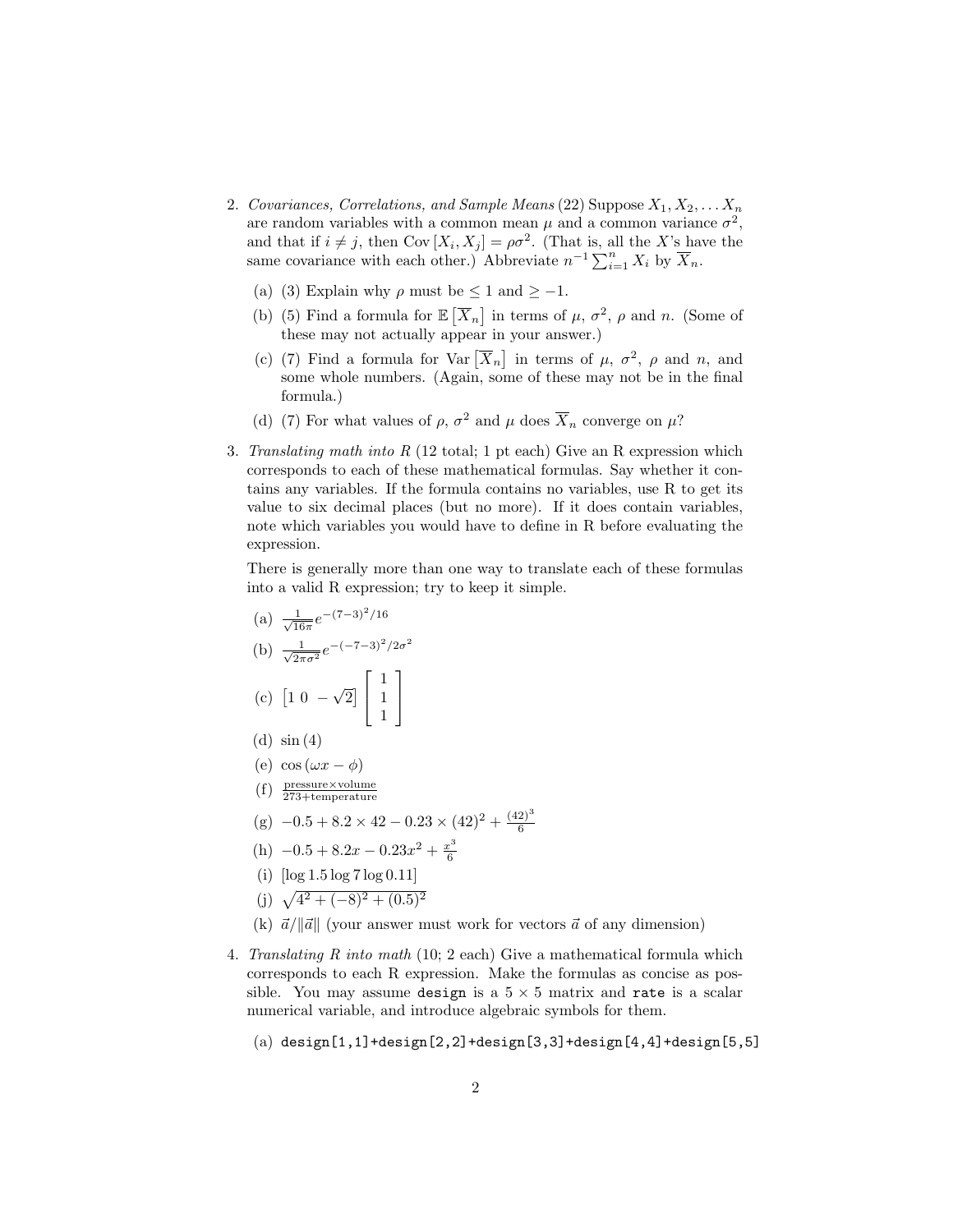- (b) exp(-abs(x\*rate))/2\*rate
- (c) pnorm(0.95,0,1)
- (d) sum(diag(design))
- $(e)$  dt(abs(x)\*rate,7)
- 5. Loading and manipulating data (21 total) The file [http://www.stat.cmu.](http://www.stat.cmu.edu/~cshalizi/mreg/15/hw/01/fha.csv) [edu/~cshalizi/mreg/15/hw/01/fha.csv](http://www.stat.cmu.edu/~cshalizi/mreg/15/hw/01/fha.csv) contains information about the size of American cities, and the total number of miles people drive in each city every day.
	- (a) (2) Give the command you would use to load the file, and to check the number of rows and columns it has. How many rows and columns does it have? (It should have at least 400 rows and no more than ten columns.)
	- (b) (2) What row of the file contains information for Pittsburgh? How do you know?
	- (c) (2) How many miles are driven per person per day in Pittsburgh? Give the R commands you use to calculate this, and round the answer to the nearest mile.
	- (d) (3) Calculate the number of miles driven per person per day for every city. Store the answer either as a vector or as a new column in the data set. Check that the new vector or column contains the right number for Pittsburgh. Give all the commands you use to do this.
	- (e) (2) Make a histogram of the population of cities.
	- (f) (2) Make a histogram of the number of miles driven per person per day.
	- (g) (3) What is the mean number of miles driven per capita? The median number? The standard deviation?
	- (h) (3) Make a scatterplot where population is on the horizontal axis and per-capita miles driven is on the vertical axis.
	- (i) (4) Add a straight line with intercept 22 and slope 0 to the plot. Does it seem to fit?

RUBRIC  $(10)$ : The text is laid out cleanly, with clear divisions between problems and sub-problems. The writing itself is well-organized, free of grammatical and other mechanical errors, and easy to follow. Questions which ask for a plot or table are answered with both the figure itself and the command (or commands) use to make the plot. Plots are carefully labeled, with informative and legible titles, axis labels, and (if called for) sub-titles and legends; they are placed near the text of the corresponding problem. All quantitative and mathematical claims are supported by appropriate derivations, included in the text, or calculations in code. Numerical results are reported to appropriate precision. Code is either properly integrated with a tool like R Markdown or